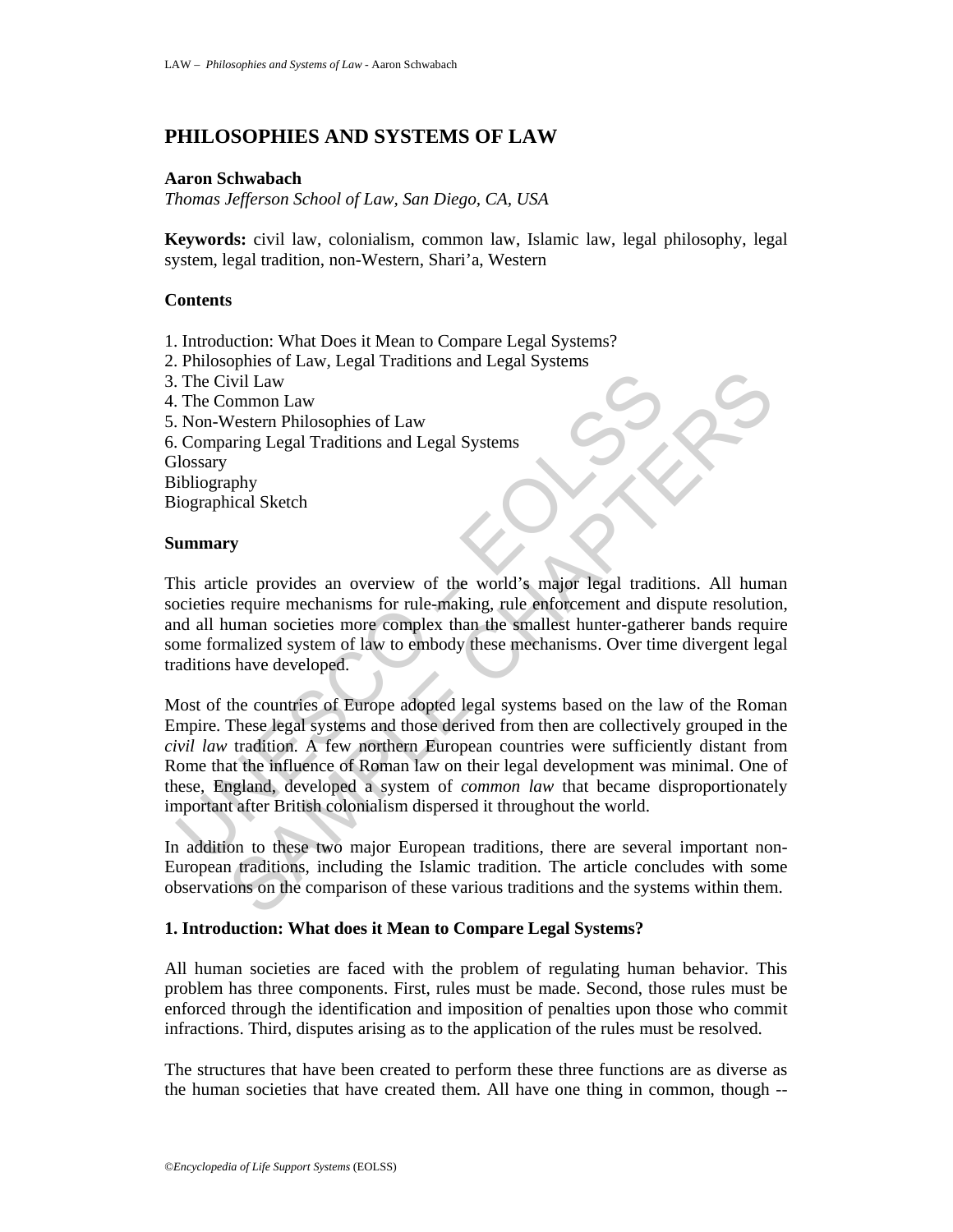the process by which these functions are carried out, which is often known as "law," although the term "law" is also often used to refer to the third function alone.

The making of rules is the legislative, or rule-making, function. There are many different ways in which this function may be carried out, and countries are characterized as, for example, democracies, dictatorships, monarchies, or oligarchies based upon the particular way in which the rule-making function is performed. Within this division numerous subcategories may exist. For example, constitutional monarchies, federative republics and parliamentary democracies may all be classified as "democracies," although the details of the legislative process in each may be quite different.

The study and categorization of states by the nature of their rule-making processes, however, is not usually considered the study of comparative law but the study of comparative government, although there is at least one exception: The common law system is distinguished from the civil law system (and from most other systems of law) by the unusually high degree of involvement of the judiciary, a structure ordinarily charged primarily with dispute-resolution responsibilities, in the rule-making process.

Similarly, a variety of structures exist to carry out the enforcement of restrictions imposed on the behavior of a society's members through the rule-making process. The study of these structures generally falls more within the realm of political science than of law. To speak of "comparative law" is usually to speak of comparing the structures different states have evolved to perform the function of dispute resolution, with some attention to the rule-making process and a smaller degree of attention to the enforcement process.

# **2. Philosophies of Law, Legal Traditions and Legal Systems**

owever, is not usually considered the study of comparative law lomparative government, although there is at least one exception: T<br>system is distinguished from the civil law system (and from most other<br>ystem is distinguish is is not usually considered the study of comparative law but the study cosvernment, athough there is at least one exception. The common lare distinguished from the civil law system (and from most other systems of law nus Law is inextricably tied to a society's ideas of morality, and legal systems are thus closely tied to philosophical systems. Most of the world's people live under legal systems that are essentially secular, based on abstract ideas of right and wrong rather than specific religious dictates. The two most widely dispersed systems are the common law, found in most of the English-speaking world, and the civil law, found in most of the rest of the world. Both types of systems have some roots in religious systems, but as applied today they are largely or entirely secular.

Purely religious systems of law are rare in today's world. The best-known example is probably the Islamic system of law, or Shari'a, found in varying degrees in the legal systems of several countries. However, systems that include a substantial religious element are found in a variety of countries, from India to Israel, as well as in many of the countries of the Islamic world.

It is common to speak of national legal systems that share a philosophical and historical heritage with those of other countries as belonging to a particular legal tradition. Prominent legal traditions today include the civil law tradition, the common law tradition, the Islamic tradition, and the socialist tradition. The socialist tradition, an offshoot of the civil law tradition, is currently on the wane, as countries that have abandoned socialism return to the civil law tradition or adopt other legal traditions. The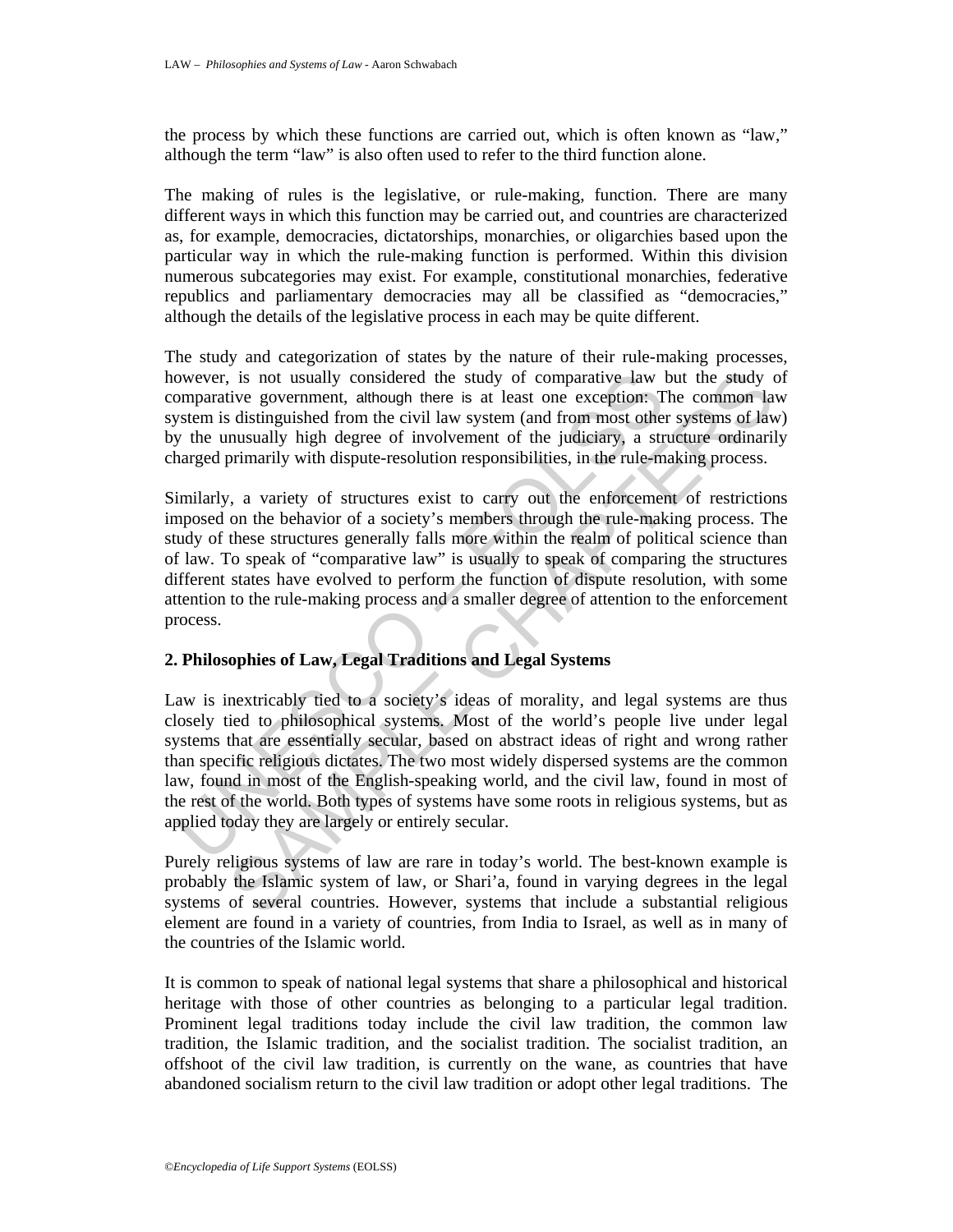civil law system is thus spreading throughout the formerly socialist world. The Islamic tradition is also being widely received. Other emerging states, with legal systems based on the civil law tradition, are showing the common law influence of the American, Australian, British and Canadian legal experts who have helped those states to restructure their legal systems after socialism.

nemselves within the Islamic, civil law, common law or indigenous transm do – pick and choose, creating new systems that are a hypotitions.<br>
The world's major legal traditions are examined in more detail in the world's maj es within the Islamic, civil law, common law or indigenous traditions, or may<br>
do – pick and choose, creating new systems that are a hybrid of existin<br>
s.<br>
S.<br>
Hd's major legal traditions are examined in more defail in the The common law and civil law traditions attained their wide dispersal largely as a result of European colonialism and imperialism. Today legal traditions continue to be dispersed throughout the world, but are rarely imposed by force. Especially in newly emerging states, legal traditions (as distinct from laws) are often adopted either in response to popular demand or after careful consideration by the government of the match between the traditions and the society. Thus countries may choose to bring themselves within the Islamic, civil law, common law or indigenous traditions, or may – as many do – pick and choose, creating new systems that are a hybrid of existing traditions.

(The world's major legal traditions are examined in more detail in the three chapters within this theme: See *Western Philosophies of Law: The Civil Law; Western Philosophies of Law: The Common Law; and Non-Western Philosophies of Law.*)

# TO ACCESS ALL THE **7 PAGES** OF THIS CHAPTER, Visit: http://www.eolss.net/Eolss-sampleAllChapter.aspx

### **Bibliography**

- - -

Bakhtiar, Laleh & Reinhart Kevin, (1996) *Encyclopedia of Islamic Law: A Compendium of the Major Schools* Chicago: Kazi Publications [An introduction to Islamic law and the ways in which it is interpreted and applied in the major Islamic traditions.]

Barton, John H. et al., (1983) *Law in Radically Different Cultures* St. Paul: West [An introduction to the civil law.]

Danner, Richard A. and Bernal, Marie-Louise H. (eds.) (1994) *Introduction to Foreign Legal Systems* Dobbs Ferry, NY: Oceana [An introductory guide to doing research in the law of other countries.]

Dworkin, Ronald, (1986) *Law's Empire* Cambridge, Mass: Belknap Press [A study of the role of law in society, with particular attention to the United States and the common law tradition.]

Merryman, John Henry et al., (1994) *The Civil Law Tradition: Europe, Latin America and East Asia* Charlottesville: Michie [A look at some traditional legal systems rarely studied by outsiders.]

Zweigert, K. and Kötz, H. (1998) *An Introduction to Comparative Law* Oxford University Press, T. Weir translation, (third edition) [Overview of the study of various legal traditions, especially the civil law.]

#### **Biographical Sketch**

**Aaron Schwabach** is a Professor of Law at Thomas Jefferson School of Law in San Diego, California.